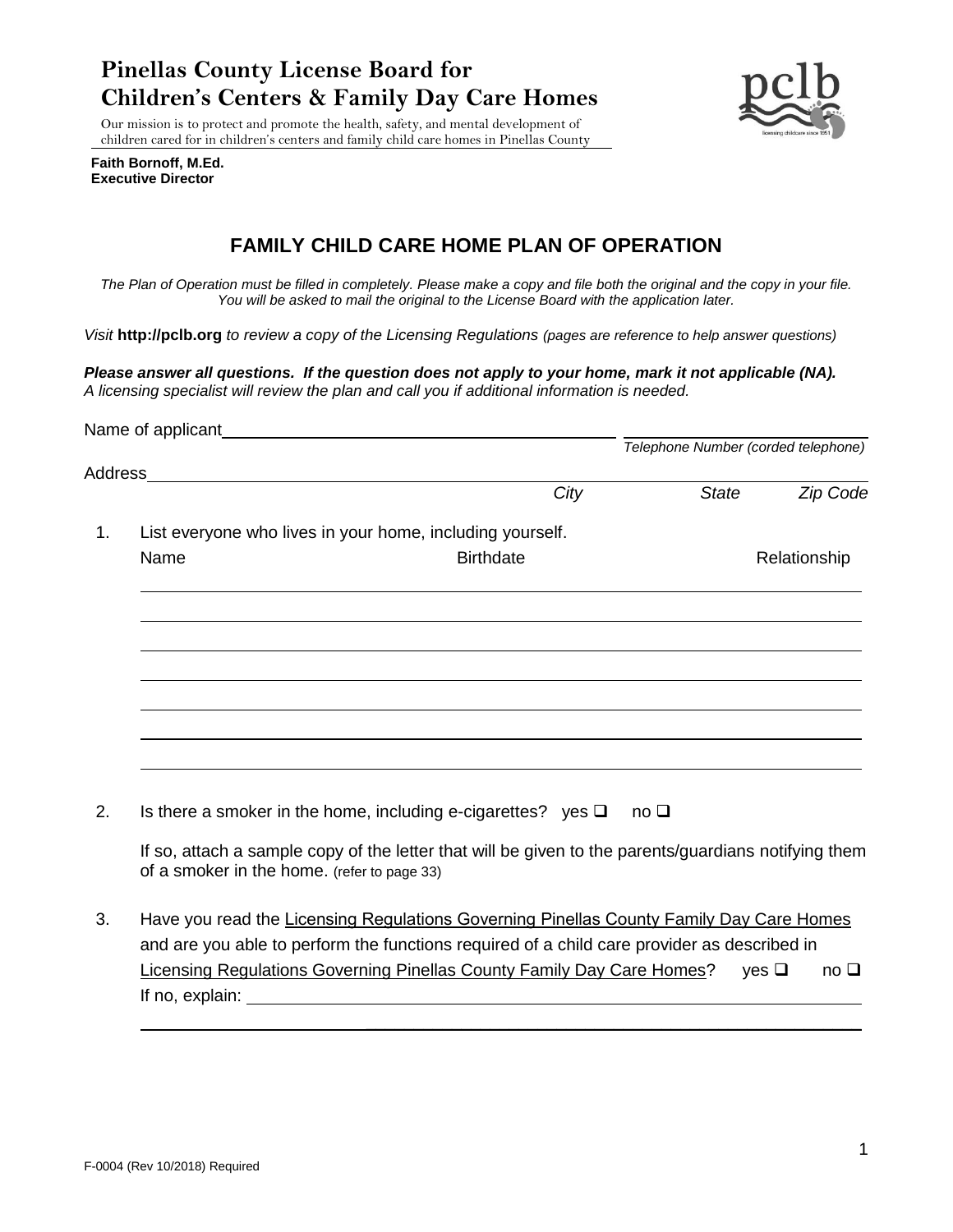| 4.  | My home is: $\square$ a one-story home $\square$ a duplex<br>$\Box$ an apartment $\Box$ a condominium<br>$\Box$ a two-story home $\Box$ a mobile home $\Box$ if other describe:                                                                                                                                                                                                                                                                      |                                |            |  |
|-----|------------------------------------------------------------------------------------------------------------------------------------------------------------------------------------------------------------------------------------------------------------------------------------------------------------------------------------------------------------------------------------------------------------------------------------------------------|--------------------------------|------------|--|
|     | I have ________ bathrooms in my home.                                                                                                                                                                                                                                                                                                                                                                                                                |                                |            |  |
|     | (# )                                                                                                                                                                                                                                                                                                                                                                                                                                                 |                                |            |  |
| 5.  | Do you have an apartment attached to your home, or do you rent any area of your home to<br>another person?                                                                                                                                                                                                                                                                                                                                           | yes $\Box$                     | $no\ \Box$ |  |
| 6.  | Are any other businesses being operated from your home? (refer to page 15)<br>If yes, explain: The state of the state of the state of the state of the state of the state of the state of the state of the state of the state of the state of the state of the state of the state of the state of the state                                                                                                                                          | $\vee$ es $\Box$               | $no\ \Box$ |  |
| 7.  | Do other household members support your plan to provide home child care?                                                                                                                                                                                                                                                                                                                                                                             | yes $\Box$                     | $no\ \Box$ |  |
| 8.  | Is there a need for child care in your neighborhood?                                                                                                                                                                                                                                                                                                                                                                                                 | yes $\Box$                     | $no\ \Box$ |  |
| 9.  | Do your neighbors know you plan to provide child care in your home?                                                                                                                                                                                                                                                                                                                                                                                  | yes $\Box$                     | $no\ \Box$ |  |
| 10. | List the name, telephone number, and address of a responsible person over age 21 who will be<br>your substitute. The substitute must complete background screening and training requirements.<br>(refer to page 15)<br>Name: Name: Name: Name: Name: Name: Name: Name: Name: Name: Name: Name: Name: Name: Name: Name: Name: Name: Name: Name: Name: Name: Name: Name: Name: Name: Name: Name: Name: Name: Name: Name: Name: Name: Name: Name: Name: |                                |            |  |
|     |                                                                                                                                                                                                                                                                                                                                                                                                                                                      |                                |            |  |
| 11. | How many hours per month will your substitute work in your home? ________________                                                                                                                                                                                                                                                                                                                                                                    |                                |            |  |
| 12. | What is the source of heat in your home? (refer to page 34) $\Box$ electric/central                                                                                                                                                                                                                                                                                                                                                                  |                                |            |  |
| 13. | Can the temperature of your home be maintained between 65 - 82 degrees Fahrenheit?                                                                                                                                                                                                                                                                                                                                                                   | yes $\square$                  | $no\ \Box$ |  |
| 14. | Are guardrails or protective barriers provided for stairs, ramps and other walking surfaces with<br>open sides, from which there is more than a 30-inch vertical distance to fall?<br>(refer to page 35)                                                                                                                                                                                                                                             |                                | $no\ \Box$ |  |
| 15. | Is there peeling paint on any indoor or outdoor surface of your home?                                                                                                                                                                                                                                                                                                                                                                                | yes $\square$                  | $no\ \Box$ |  |
| 16. | Do you have burglar bars on the doors or windows of your home?<br>If so, the burglar bars must be removed.                                                                                                                                                                                                                                                                                                                                           | yes $\square$                  | $no\ \Box$ |  |
| 17. | List all pets in your household. (refer to page 34)<br>Pet's Name<br>Type (dog, cat, etc.)<br>Breed (Collie, Persian, etc.)                                                                                                                                                                                                                                                                                                                          | <b>Vaccination Expire Date</b> |            |  |

**\*A***ttach a sample letter stating that there are pets in the home. This letter will be given to parents/guardians.\**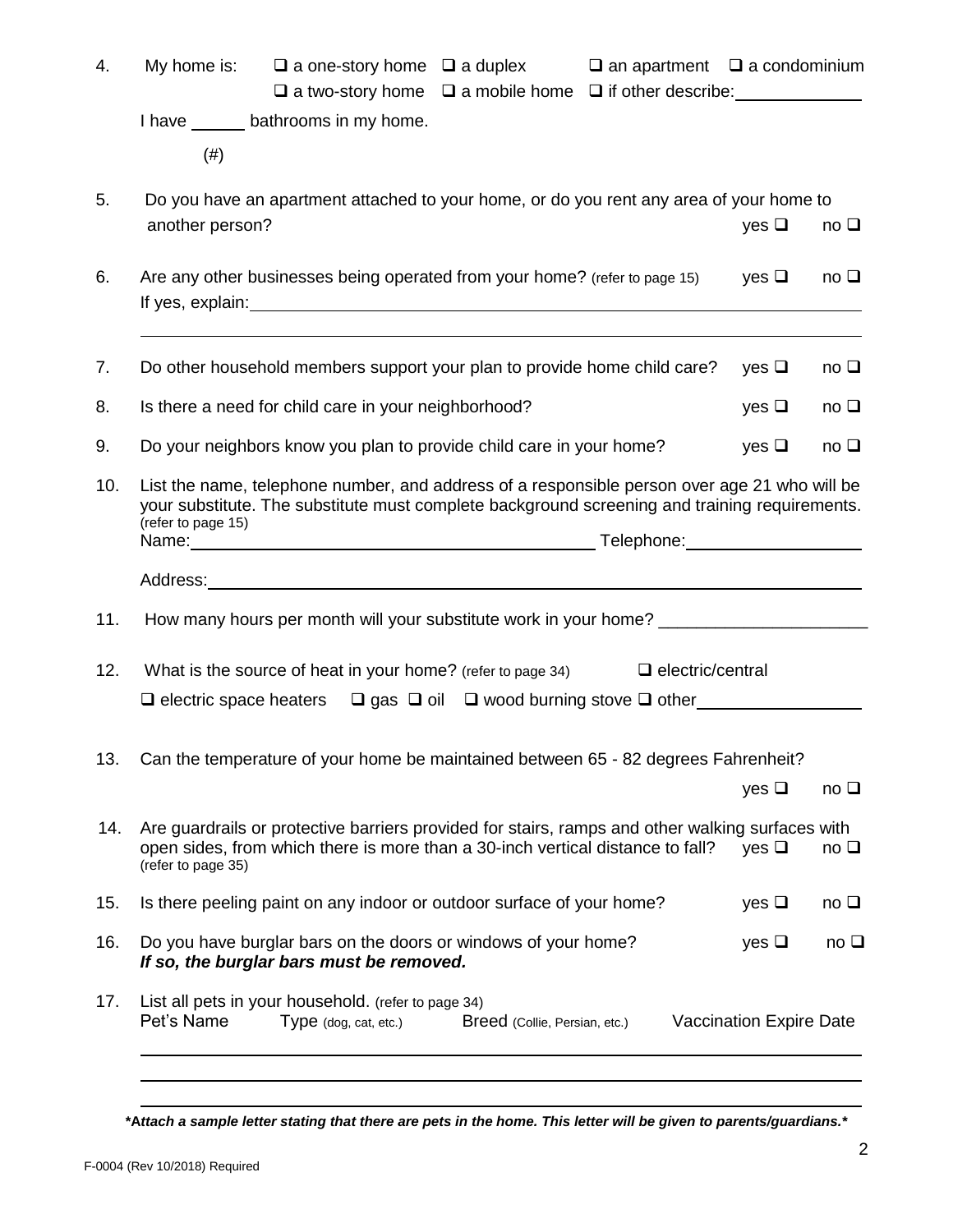| 18. | Have any of your pets bitten or injured anyone or do they jump on people, scratch, growl and/or                                                                                                                                                                                                                                                      |  |  |  |  |  |
|-----|------------------------------------------------------------------------------------------------------------------------------------------------------------------------------------------------------------------------------------------------------------------------------------------------------------------------------------------------------|--|--|--|--|--|
|     | snap at strangers?<br>yes $\Box$<br>no $\square$                                                                                                                                                                                                                                                                                                     |  |  |  |  |  |
|     | Note: Any animal who, according to the records of Pinellas County Animal Services, has bitten a human more than once or has exhibited aggressive<br>behavior or has been declared dangerous, shall not be on the property of the family day care home.                                                                                               |  |  |  |  |  |
|     | If yes, explain how you will keep them separate from children inside and outside the home:                                                                                                                                                                                                                                                           |  |  |  |  |  |
|     |                                                                                                                                                                                                                                                                                                                                                      |  |  |  |  |  |
|     | Outside the home: <u>contained and a series of the series of the series of the series of the series of the series of the series of the series of the series of the series of the series of the series of the series of the serie</u>                                                                                                                 |  |  |  |  |  |
|     |                                                                                                                                                                                                                                                                                                                                                      |  |  |  |  |  |
|     | Where is the pet food being stored in the home?__________________________________<br>If dog food label states "keep out of reach of children," the dog food must be inaccessible to the<br>children in day care.                                                                                                                                     |  |  |  |  |  |
| 19. | Where is your diapering area? (refer to page 41-42) ____________________________                                                                                                                                                                                                                                                                     |  |  |  |  |  |
|     | a. Type of impermeable surface: (plastic mat, changing table with pad & changing pad)                                                                                                                                                                                                                                                                |  |  |  |  |  |
|     | If a changing table is being used, the strap or harness should not be used.                                                                                                                                                                                                                                                                          |  |  |  |  |  |
|     |                                                                                                                                                                                                                                                                                                                                                      |  |  |  |  |  |
|     | c. Do you have a covered container for soiled diapers?<br>yes $\Box$<br>$no\ \Box$                                                                                                                                                                                                                                                                   |  |  |  |  |  |
|     | d. Where is it located?<br><u>Letter and the contract of the contract of the contract of the contract of the contract of the contract of the contract of the contract of the contract of the contract of the contract of the contr</u>                                                                                                               |  |  |  |  |  |
|     | 20. Which areas of the home, if any, do you want to make off limits to children? (Doors to those<br>areas must have locks inaccessible to children and must be locked when children are in care).                                                                                                                                                    |  |  |  |  |  |
|     | a. What type of locks are being used on all exit doors?                                                                                                                                                                                                                                                                                              |  |  |  |  |  |
|     | b. Are all exit doors in the home clear (not blocked)? (refer to page 34)<br>yes $\Box$<br>$no\ \Box$                                                                                                                                                                                                                                                |  |  |  |  |  |
|     | Adequate space must be available to accommodate children's activities. The licensing<br>specialist will inspect all off-limits areas for fire hazards and to verify capacity during every visit.                                                                                                                                                     |  |  |  |  |  |
|     | 21. Supervision of children in care means: (refer to page 22)<br>"At all times, which includes when the children are sleeping. The operator shall remain<br>responsible for the supervision of the children in care and capable of responding to the<br>emergencies and needs of the children. During the daytime hours of operation, children shall |  |  |  |  |  |

have adult supervision, which means watching and directing children's activities, both indoors and outdoors, and responding to each child's needs." (Licensing Regulations Governing Pinellas County Family Day Care Homes and Large Family Child Care Homes, Section, I.C.2).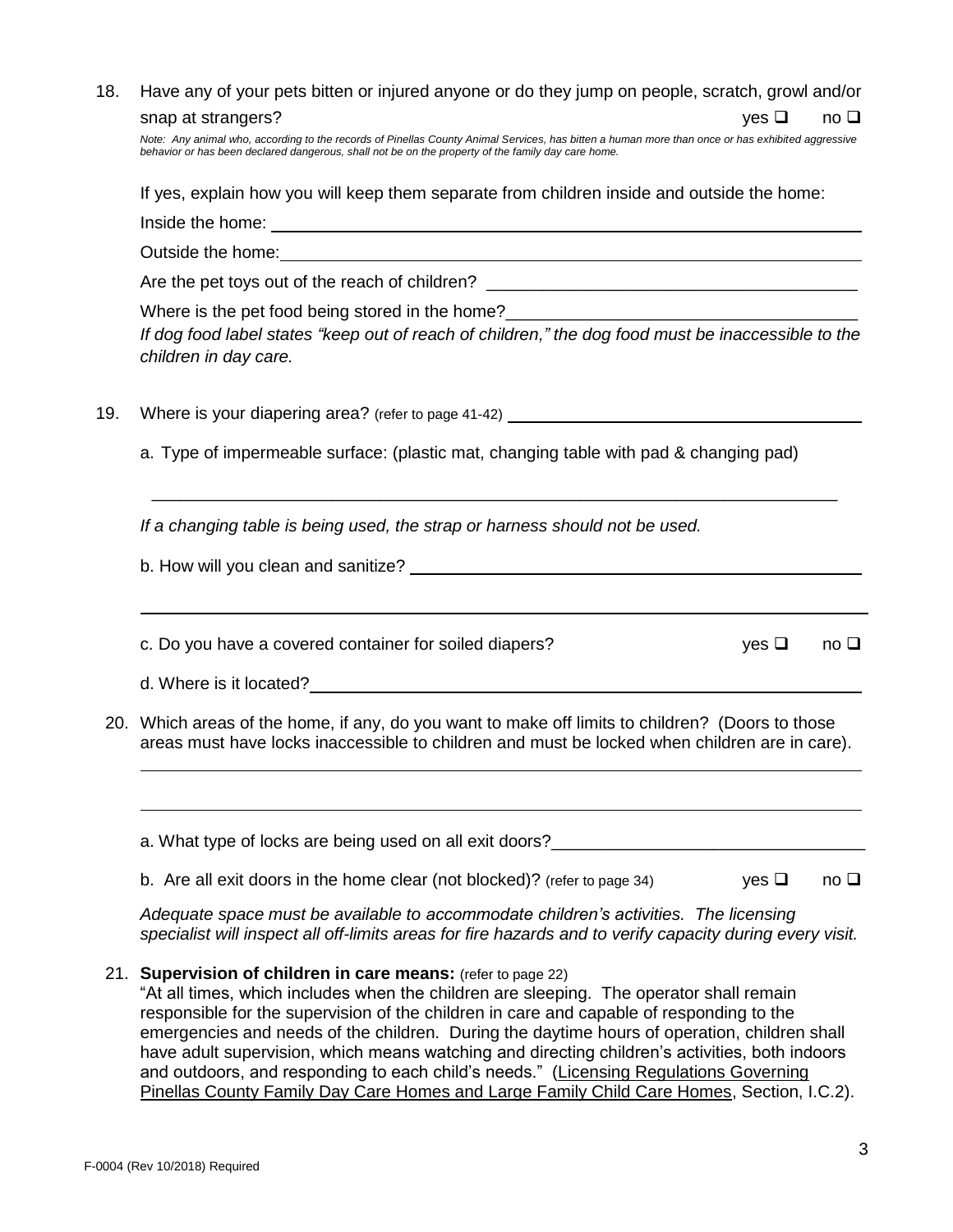- a. What will you do if the trash needs to be taken to the curb while children are in care?
- b. If a child is dropped off by a school bus or van, how you would ensure that the child gets to the front door without you assisting the bus/van driver?

\_\_\_\_\_\_\_\_\_\_\_\_\_\_\_\_\_\_\_\_\_\_\_\_\_\_\_\_\_\_\_\_\_\_\_\_\_\_\_\_\_\_\_\_\_\_\_\_\_\_\_\_\_\_\_\_\_\_\_\_\_\_\_\_\_\_\_\_\_\_\_\_\_

\_\_\_\_\_\_\_\_\_\_\_\_\_\_\_\_\_\_\_\_\_\_\_\_\_\_\_\_\_\_\_\_\_\_\_\_\_\_\_\_\_\_\_\_\_\_\_\_\_\_\_\_\_\_\_\_\_\_\_\_\_\_\_\_\_\_\_\_\_\_\_\_\_

\_\_\_\_\_\_\_\_\_\_\_\_\_\_\_\_\_\_\_\_\_\_\_\_\_\_\_\_\_\_\_\_\_\_\_\_\_\_\_\_\_\_\_\_\_\_\_\_\_\_\_\_\_\_\_\_\_\_\_\_\_\_\_\_\_\_\_\_\_\_\_\_\_\_\_\_ \_\_\_\_\_\_\_\_\_\_\_\_\_\_\_\_\_\_\_\_\_\_\_\_\_\_\_\_\_\_\_\_\_\_\_\_\_\_\_\_\_\_\_\_\_\_\_\_\_\_\_\_\_\_\_\_\_\_\_\_\_\_\_\_\_\_\_\_\_\_\_\_\_\_\_\_

- c. What will you do if your pet escapes from your home while children are in care?
- d. How will you get your mail while children are in care?
- e. When transporting children in care, what will be your plans for getting gas, milk, and for securing the children in the car?
- f. Requirements for transporting the children: (refer to page 42-43)
	- 1. Valid Florida Driver's License: Expiration date
	- 2. Automobile insurance: Expiration date \_\_\_\_\_\_\_\_\_\_\_\_\_\_\_\_\_\_\_\_\_\_\_\_\_\_\_\_\_\_
	- 3. Automobile inspection: Expiration date
	- 4. Do you have federally-approved child safety restraints for use when transporting the children?

yes ❑ no ❑

5. Do you have a cell phone or other means of instant communication when transporting the children? yes ❑ no ❑

\_\_\_\_\_\_\_\_\_\_\_\_\_\_\_\_\_\_\_\_\_\_\_\_\_\_\_\_\_\_\_\_\_\_\_\_\_\_\_\_\_\_\_\_\_\_\_\_\_\_\_\_\_\_\_\_\_\_\_\_\_\_\_\_\_\_\_\_\_\_\_\_\_

 $\mathcal{L}_\text{max} = \mathcal{L}_\text{max} = \mathcal{L}_\text{max} = \mathcal{L}_\text{max} = \mathcal{L}_\text{max} = \mathcal{L}_\text{max} = \mathcal{L}_\text{max} = \mathcal{L}_\text{max} = \mathcal{L}_\text{max} = \mathcal{L}_\text{max} = \mathcal{L}_\text{max} = \mathcal{L}_\text{max} = \mathcal{L}_\text{max} = \mathcal{L}_\text{max} = \mathcal{L}_\text{max} = \mathcal{L}_\text{max} = \mathcal{L}_\text{max} = \mathcal{L}_\text{max} = \mathcal{$ 

- 6. How will you obtain permission to transport the children?
- 7. If you need to transport more children than your car allows, who will assist you with transporting children?

### g. **Medication** (refer to page 27)

Do you plan on giving any type of medication?yes ❑ no ❑

*Prescription and non-prescription medications that are used on an "as-needed" basis, require the parent/legal guardian to provide additional documentation or the authorization form to describe the symptoms that would require the medication to be given. Use of diaper creams and insect repellants may only be utilized with written permission from the parent/legal guardian. Manufacturer instructions should be followed.*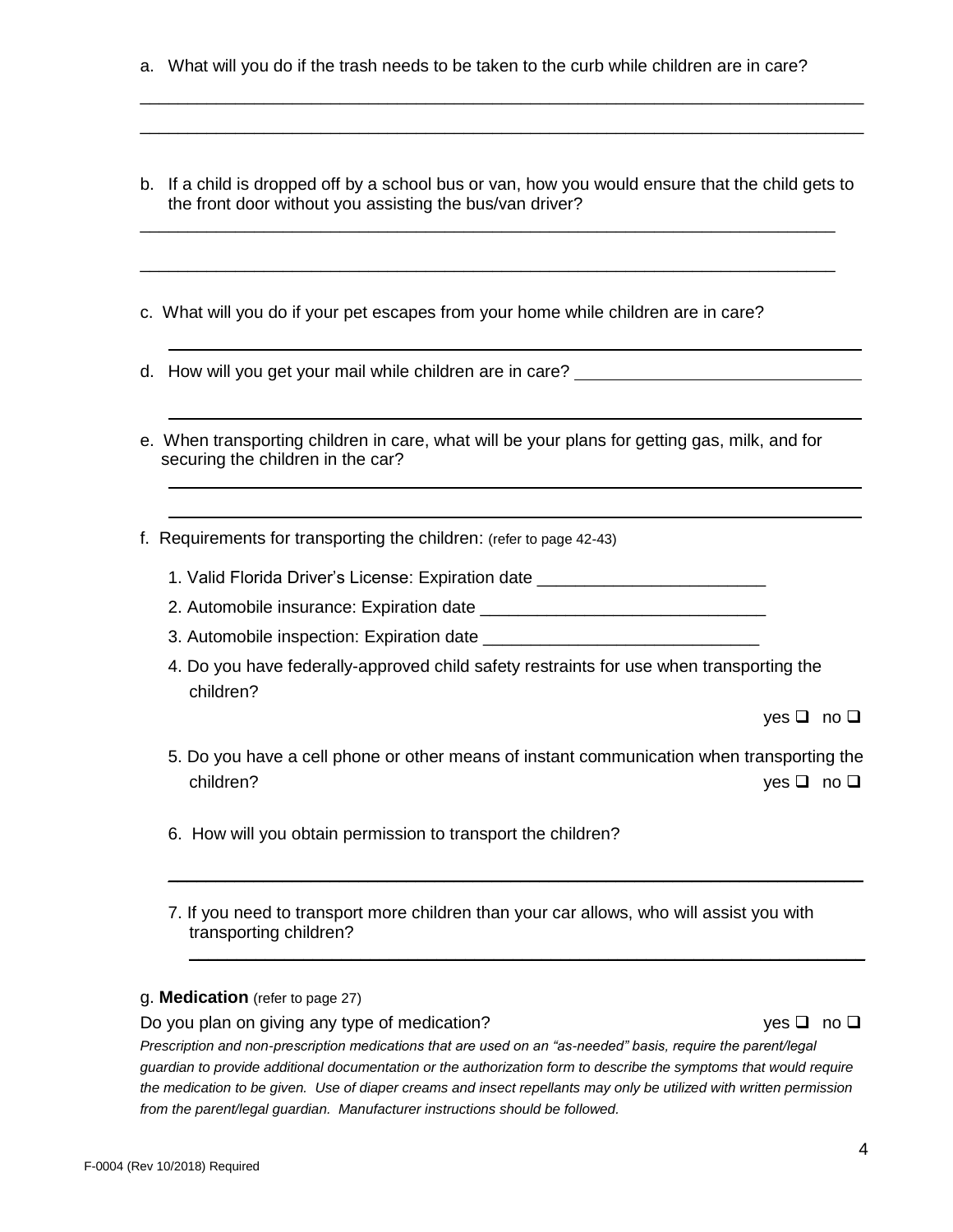#### 22. **DISCIPLINE POLICY** (refer to page 47)

Attach a copy of the written Discipline Policy that will be used in your home.

#### 23. **EXPULSION POLICY** (refer to page 47)

Attach a copy of the written Expulsion Policy that will be used in your home.

#### 24. **DISCIPLINE**

Verification that the home has provided the parent or guardian a written copy of the Disciplinary and Expulsion Policies used by the home must be documented on the enrollment form with the signature of the custodial parent or legal guardian.

## 25. **EMERGENCY PROCEDURES AND NOTIFICATION** (refer to page 30)

The operator shall have a procedure for responding when an immediate emergency medical response is required.

\_\_\_\_\_\_\_\_\_\_\_\_\_\_\_\_\_\_\_\_\_\_\_\_\_\_\_\_\_\_\_\_\_\_\_\_\_\_\_\_\_\_\_\_\_\_\_\_\_\_\_\_\_\_\_\_\_\_\_\_\_\_\_\_\_\_\_\_\_\_\_\_\_\_\_\_\_\_\_\_\_\_ \_\_\_\_\_\_\_\_\_\_\_\_\_\_\_\_\_\_\_\_\_\_\_\_\_\_\_\_\_\_\_\_\_\_\_\_\_\_\_\_\_\_\_\_\_\_\_\_\_\_\_\_\_\_\_\_\_\_\_\_\_\_\_\_\_\_\_\_\_\_\_\_\_\_\_\_\_\_\_\_\_\_ \_\_\_\_\_\_\_\_\_\_\_\_\_\_\_\_\_\_\_\_\_\_\_\_\_\_\_\_\_\_\_\_\_\_\_\_\_\_\_\_\_\_\_\_\_\_\_\_\_\_\_\_\_\_\_\_\_\_\_\_\_\_\_\_\_\_\_\_\_\_\_\_\_\_\_\_\_\_\_\_\_\_ \_\_\_\_\_\_\_\_\_\_\_\_\_\_\_\_\_\_\_\_\_\_\_\_\_\_\_\_\_\_\_\_\_\_\_\_\_\_\_\_\_\_\_\_\_\_\_\_\_\_\_\_\_\_\_\_\_\_\_\_\_\_\_\_\_\_\_\_\_\_\_\_\_\_\_\_\_\_\_\_\_\_

What is your Procedure?

The home must have a written plan for reporting and managing any incident or unusual occurrence that is threatening to the health, safety, and welfare of the children, staff or volunteers by the licensing authority. *Please attach a copy of the plan.*

The following types of incidents must be addressed:

- Lost or missing child
- Suspected maltreatment of a child
- Injuries or illness requiring hospitalization or emergency treatment
- Death of a child or staff member
- Presence of a threatening individual who attempts or succeeds in gaining entrance to the home

### 26. **EMERGENCY PLAN** (refer to page 30)

On the following page, draw a floor plan of your home. Indicate the exits and where you will keep the children's records.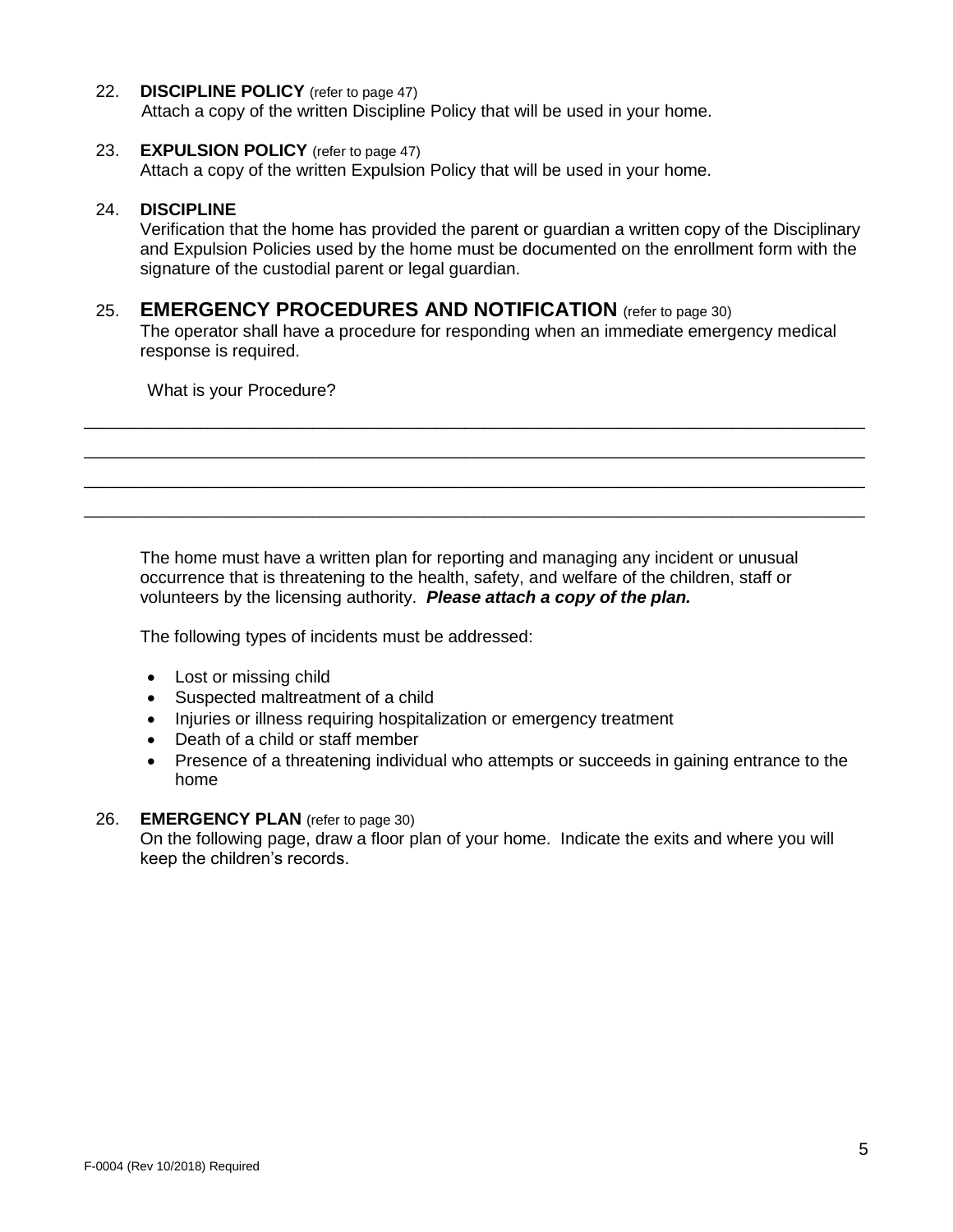# **A COPY OF THIS PLAN MUST BE POSTED CONSPICUOUSLY.**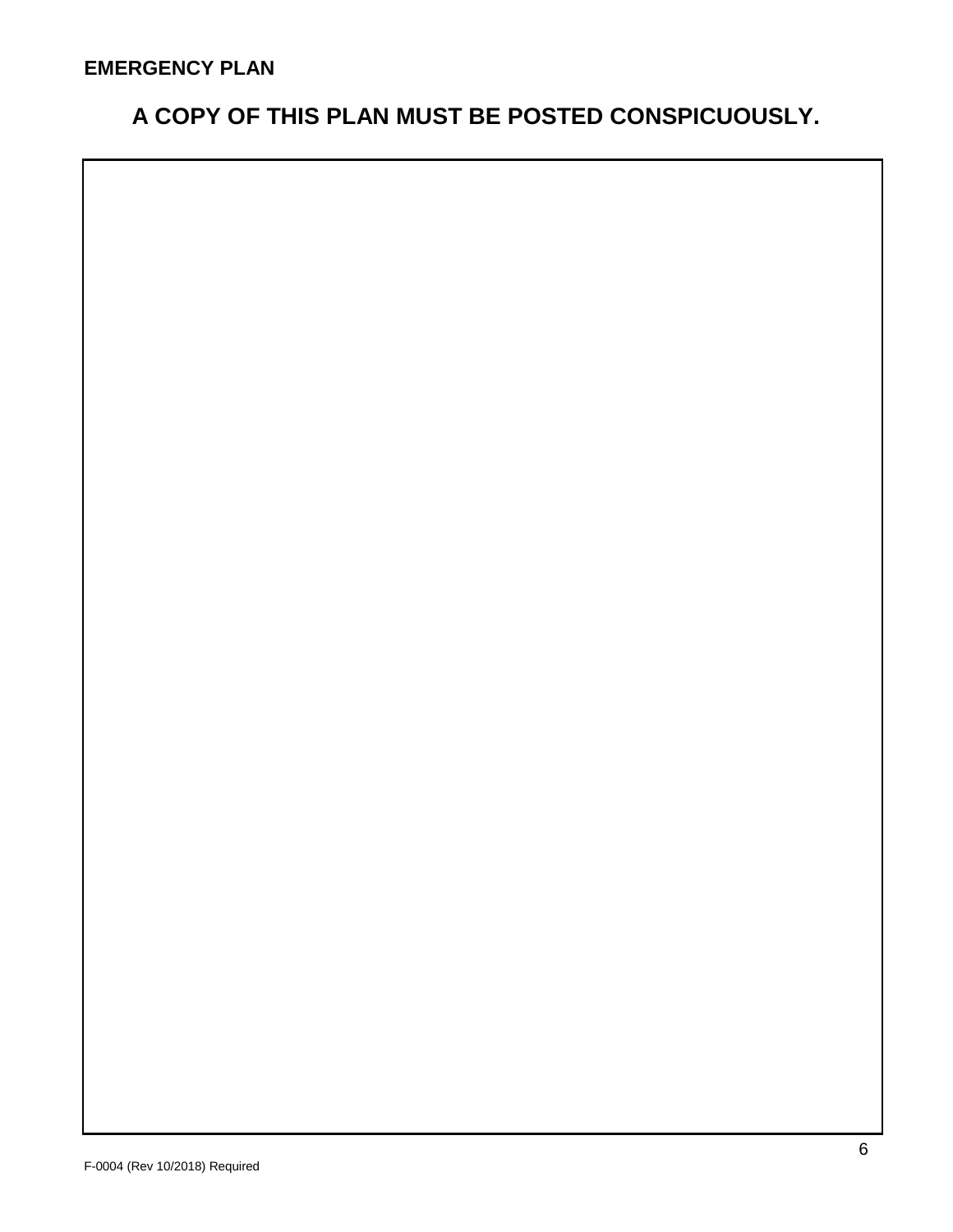## 27. **FIRST AID KIT** (refer to page 29)

- a. The first aid kit must be clearly labeled "FIRST AID" and must, at a minimum, include:
	- Liquid soap and/or hand sanitizer (to be used with supervision if hands are visibly soiled and if no water is present
		- Adhesive bandages
		- Disposable, non-porous gloves
		- Cotton balls or applicators
		- Sterile gauze pads or rolls
		- Adhesive tape
	- Digital thermometer
	- **Tweezers**
	- Pre-moistened wipes
	- Scissors
	- Bottled water (for cleaning wounds or eyes)
	- A current resource guide on first aid and CPR procedures
- 28. Land-Line Telephone: (The location of the land-line telephone cannot be in an off-limits area). (refer to page 30)
	- a. Emergency numbers (must be posted near all telephones)
		- Police/Fire/Ambulance: **911**
		- Poison Information Center: **1-800-222-1222**
		- Abuse Hotline: **1-800-962-2873**
		- Epidemiology (to report communicable diseases): **727-507-4346**

\_\_\_\_\_\_\_\_\_\_\_\_\_\_\_\_\_\_\_\_\_\_\_\_\_\_\_\_\_\_\_\_\_\_\_\_\_\_\_\_\_\_\_\_\_\_\_\_\_\_\_

\_\_\_\_\_\_\_\_\_\_\_\_\_\_\_\_\_\_\_\_\_\_\_\_\_\_\_\_\_\_\_\_\_\_\_\_\_\_\_\_\_\_\_\_\_\_\_\_\_\_\_

- Substitute or Employee:
- Non-Emergency Telephone
- Address (list major crossroads, intersections, landmarks: value of the state of the state of the state of the state of the state of the state of the state of the state of the state of the state of the state of the state

#### 29. **FIRE DRILLS** (refer to page 31)

Monthly, a fire drill must be conducted utilizing the approved alarm system or smoke detectors. When the alarm is sounded, all adults and children must evacuate the home. Document all drills.

\_\_\_\_\_\_\_\_\_\_\_\_\_\_\_\_\_\_\_\_\_\_\_\_\_\_\_\_\_\_\_\_\_\_\_\_\_\_\_\_\_\_\_\_\_\_\_\_\_\_\_\_\_\_\_\_\_\_\_\_\_\_\_\_\_\_\_\_\_\_

\_\_\_\_\_\_\_\_\_\_\_\_\_\_\_\_\_\_\_\_\_\_\_\_\_\_\_\_\_\_\_\_\_\_\_\_\_\_\_\_\_\_\_\_\_\_\_\_\_\_\_\_\_\_\_\_\_\_\_\_\_\_\_\_\_\_\_\_\_\_

\_\_\_\_\_\_\_\_\_\_\_\_\_\_\_\_\_\_\_\_\_\_\_\_\_\_\_\_\_\_\_\_\_\_\_\_\_\_\_\_\_\_\_\_\_\_\_\_\_\_\_\_\_\_\_\_\_\_\_\_\_\_\_\_\_\_\_\_\_\_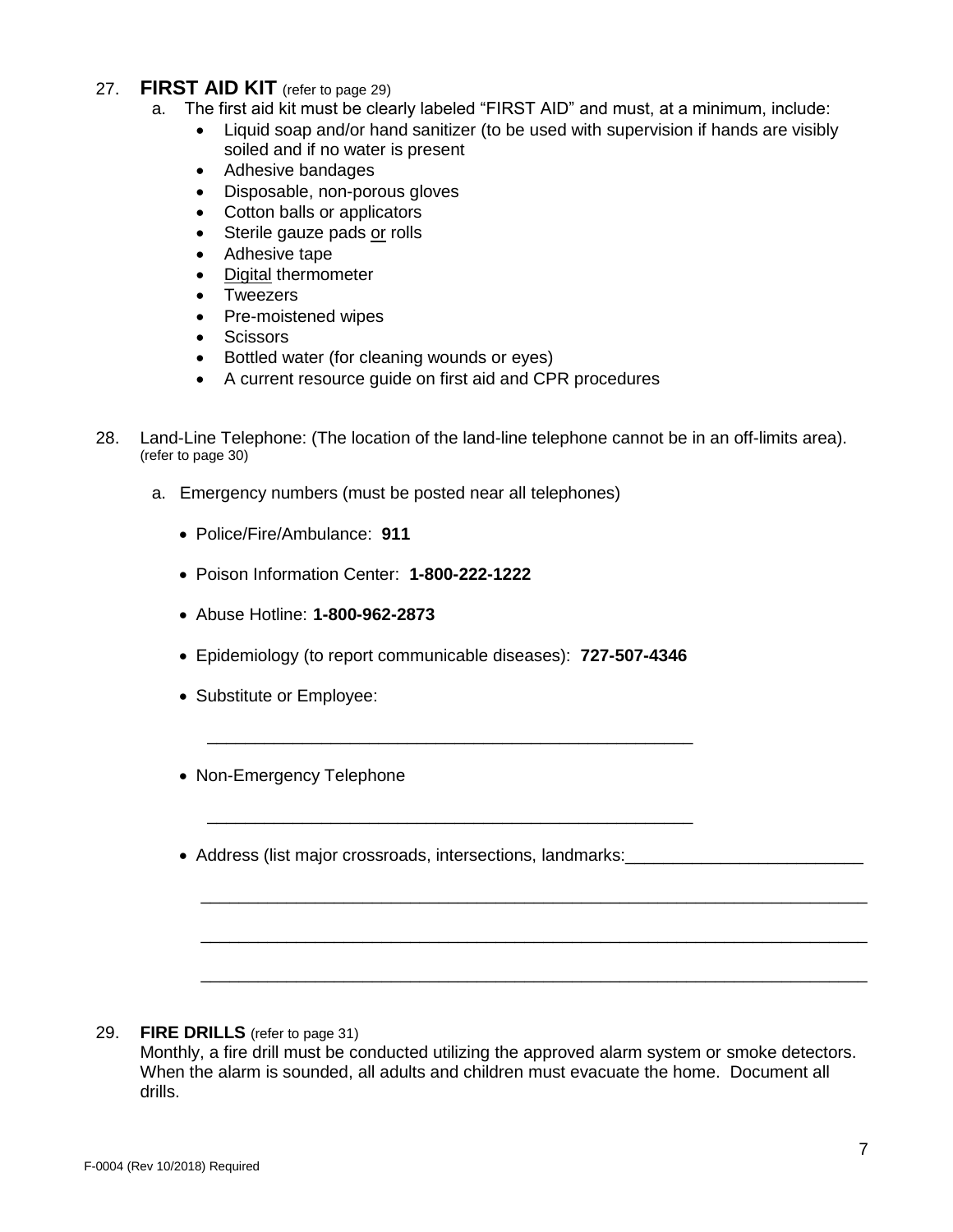#### 30. **INDOOR PLAY SPACE** (refer to page 35)

My home has thirty-five (35) square feet of usable indoor floor space per child? yes  $\square$  no  $\square$ 

How will you get the children out of the house safely in an emergency?

What type of equipment do you have in your home that can be used during a fire drill to help you remove the children safely from the home? (Eg: wagon, stroller, playpen with wheels)

Where are emergency numbers posted?

What are the directions to your home from the closest major intersection?

### 31. **DAILY ATTENDANCE SHEET** (refer to page 27)

Attach a copy of the daily attendance sheet you will use to document the times the children enter and depart the home.

\_\_\_\_\_\_\_\_\_\_\_\_\_\_\_\_\_\_\_\_\_\_\_\_\_\_\_\_\_\_\_\_\_\_\_\_\_\_\_\_\_\_\_\_\_\_\_\_\_\_\_\_\_\_\_\_\_\_\_\_\_\_\_\_\_\_\_\_\_\_\_\_\_\_\_\_

If a child does not arrive at the home or the agreed-upon designated pickup location, the operator must communicate as early as possible (within one hour of the child's scheduled arrival), with the custodial parent/legal guardian; if there was no prior communication from the custodial parent/legal guardian of the child's absence. If the operator is unable to reach the child's parent/guardian, emergency contacts must be notified.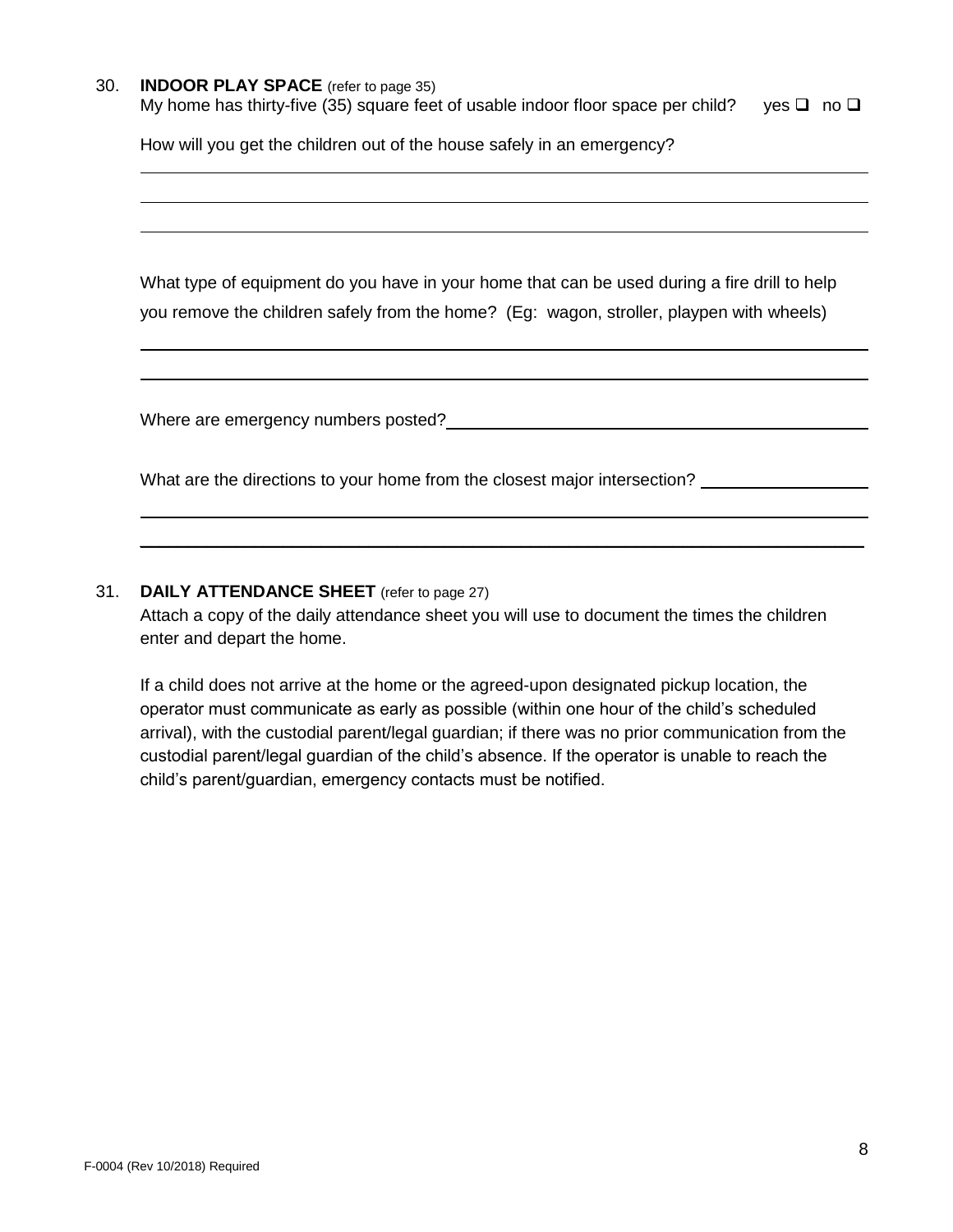### 32. **DAILY SCHEDULE** (refer to page 28)

Show the routine you will establish with children in care. Describe how you will accommodate any family member with special needs, transport your own children to school, or provide home schooling. **\***

Before children arrive:

Breakfast time:

Morning activity:

Outdoor activity:

Lunch time:

Afternoon nap time:

Afternoon activity:

Snack time:

Outdoor activity:

After the children go home:

Overnight care – Bedtime Routines:

### **If home schooling, please provide a schedule that will accommodate the needs of both day care child(ren) or your own child(ren).**

#### 33. **HOME MAINTENANCE SCHEDULE** (refer to page )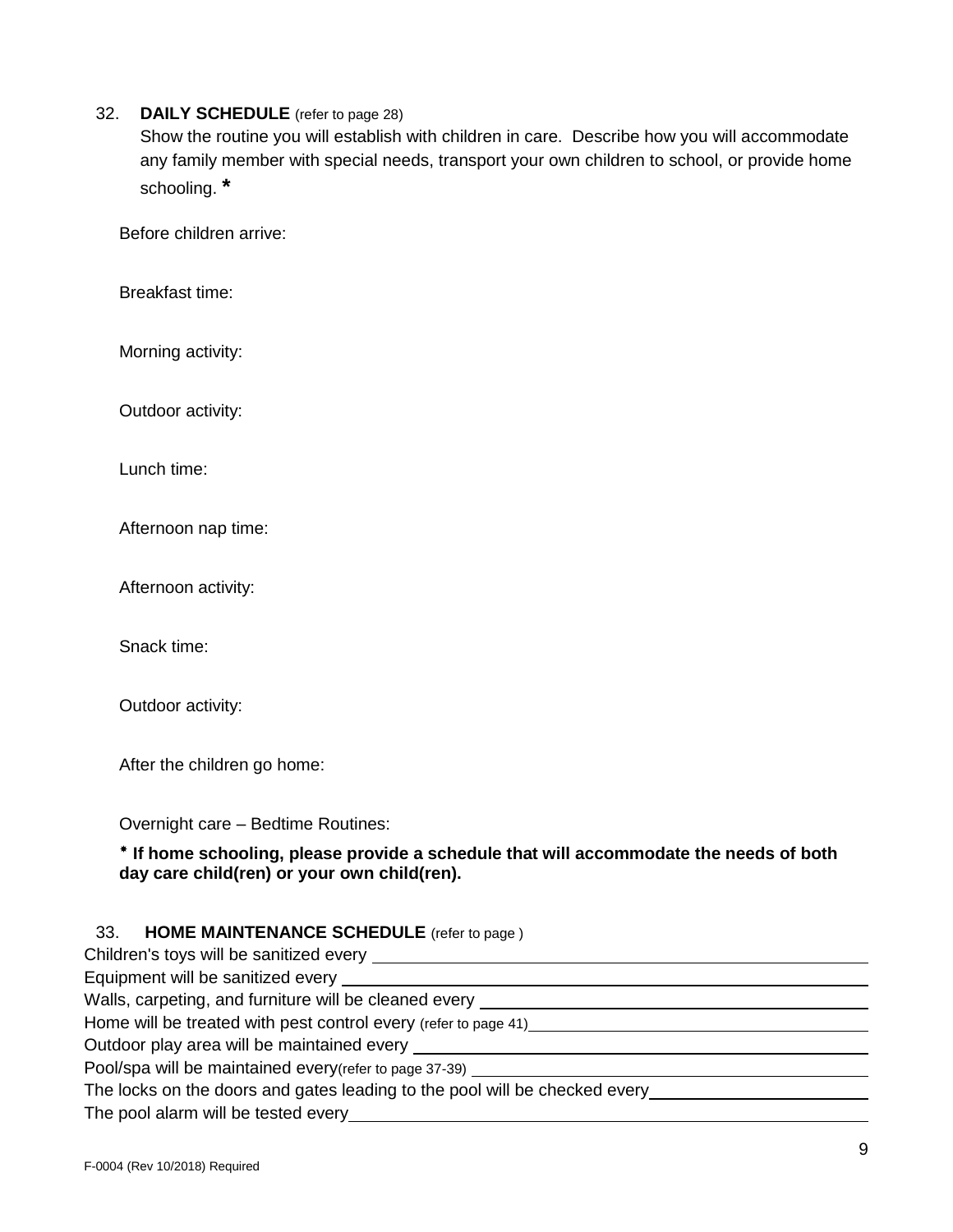#### a. INVENTORY OF TOYS AND EQUIPMENT 34.

List the name and number of each of toys you have for children's use. You need to have some items for each age group. Refer to the information in your 30-clock hour Family Child Care Home Training packet or call your licen

| <b>INFANT/TODDLER TOYS</b> | PRESCHOOL TOYS | <b>SCHOOL-AGE TOYS</b> |
|----------------------------|----------------|------------------------|
|                            |                |                        |
|                            |                |                        |
|                            |                |                        |
|                            |                |                        |
|                            |                |                        |
|                            |                |                        |
|                            |                |                        |
|                            |                |                        |
|                            |                |                        |
|                            |                |                        |
|                            |                |                        |
|                            |                |                        |
|                            |                |                        |
|                            |                |                        |
|                            |                |                        |
|                            |                |                        |
|                            |                |                        |
|                            |                |                        |
|                            |                |                        |
|                            |                |                        |
|                            |                |                        |
|                            |                |                        |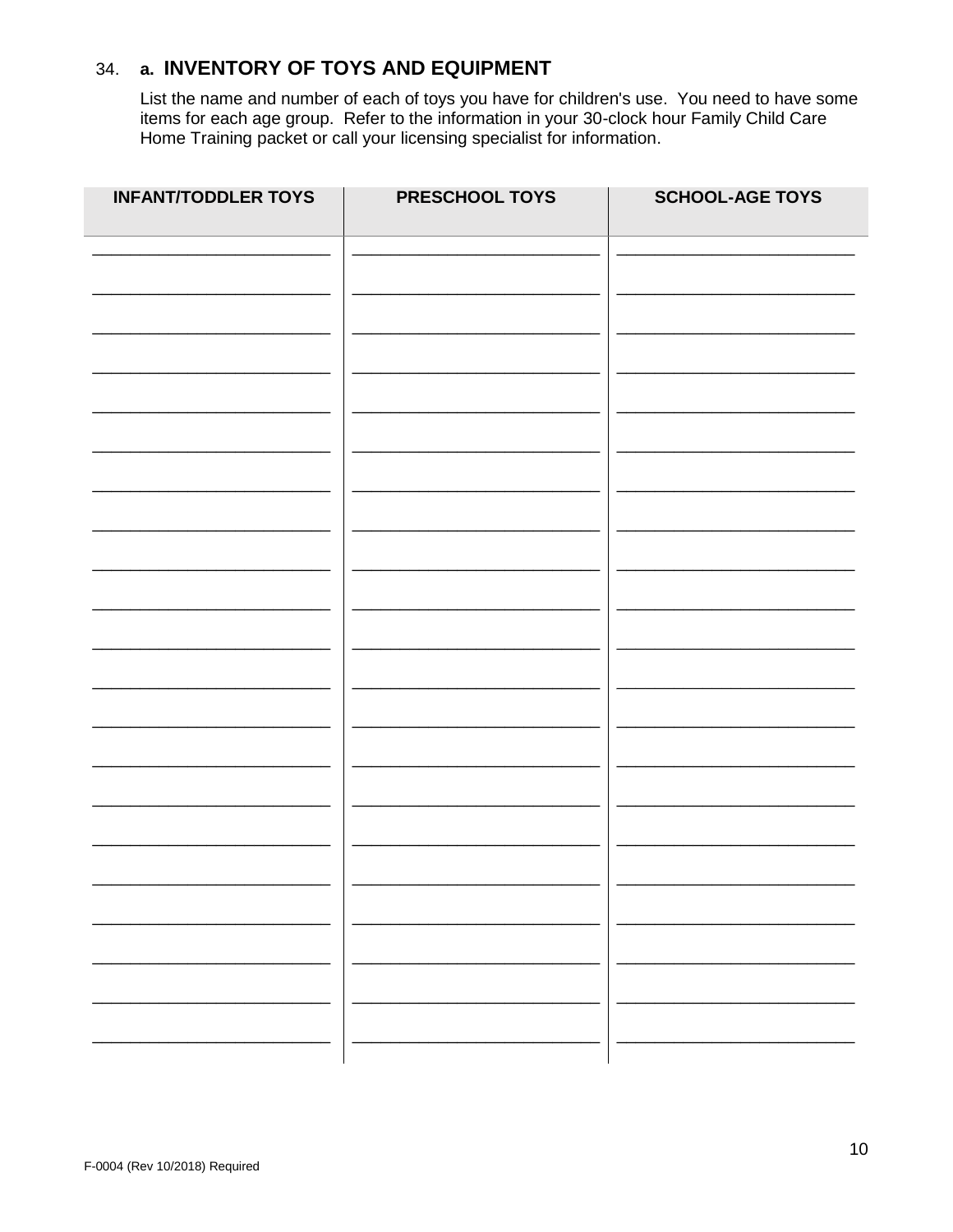#### **b. OUTDOOR EQUIPMENT** (climbing equipment, sand box, slide, swings, etc.)

List outdoor equipment:

What outdoor equipment is available for infants (birth-24 months)?

Exits: Outdoor play area must have two exits. One is the home itself, the other should be a gate. List outdoor play area exits:

\_\_\_\_\_\_\_\_\_\_\_\_\_\_\_\_\_\_\_\_\_\_\_\_\_\_\_\_\_\_\_\_\_\_\_\_\_\_\_\_\_\_\_\_\_\_\_\_\_\_\_\_\_\_\_\_\_\_\_\_\_\_\_\_\_\_\_\_\_\_\_\_\_\_\_\_\_\_\_\_ \_\_\_\_\_\_\_\_\_\_\_\_\_\_\_\_\_\_\_\_\_\_\_\_\_\_\_\_\_\_\_\_\_\_\_\_\_\_\_\_\_\_\_\_\_\_\_\_\_\_\_\_\_\_\_\_\_\_\_\_\_\_\_\_\_\_\_\_\_\_\_\_\_\_\_\_\_\_\_\_

\_\_\_\_\_\_\_\_\_\_\_\_\_\_\_\_\_\_\_\_\_\_\_\_\_\_\_\_\_\_\_\_\_\_\_\_\_\_\_\_\_\_\_\_\_\_\_\_\_\_\_\_\_\_\_\_\_\_\_\_\_\_\_\_\_\_\_\_\_\_\_\_\_\_\_\_\_\_\_\_

*Permanent playground equipment must have a resilient surface underneath. Swing set must be anchored with a resilient surface underneath all of the fall zones such as mulch, interlocking mats, sand, and rubber mulch.*

\_\_\_\_\_\_\_\_\_\_\_\_\_\_\_\_\_\_\_\_\_\_\_\_\_\_\_\_\_\_\_\_\_\_\_\_\_\_\_\_\_\_\_\_\_\_\_\_\_\_\_\_\_\_\_\_\_\_\_\_\_\_\_\_\_\_\_\_\_\_\_\_\_\_\_\_\_\_\_\_ \_\_\_\_\_\_\_\_\_\_\_\_\_\_\_\_\_\_\_\_\_\_\_\_\_\_\_\_\_\_\_\_\_\_\_\_\_\_\_\_\_\_\_\_\_\_\_\_\_\_\_\_\_\_\_\_\_\_\_\_\_\_\_\_\_\_\_\_\_\_\_\_\_\_\_\_\_\_\_\_

What type of resilient surface do you plan to use? (refer to page 37)

### **c. NAPPING EQUIPMENT**

| (refer to page 39)                                                                        |                                                                                                                                                                                                                                |                            |
|-------------------------------------------------------------------------------------------|--------------------------------------------------------------------------------------------------------------------------------------------------------------------------------------------------------------------------------|----------------------------|
| $\#$ Cribs ____________________________                                                   | # Playpens/Porta-cribs _________                                                                                                                                                                                               | $\# \text{Cots}$           |
| A crib certificate is required if a crib is<br>being used.                                |                                                                                                                                                                                                                                |                            |
| Safe Sleep Plan- submit a written<br>plan for safe sleep practices. (refer<br>to page 40) | *Submit a written plan outlining<br>the sleeping arrangements of the<br>children                                                                                                                                               |                            |
| <b>d. OTHER EQUIPMENT</b> (refer to page 22)                                              |                                                                                                                                                                                                                                |                            |
| # High chairs_________________<br>(harness must be used)                                  | # Booster seats The Second Second Second Second Second Second Second Second Second Second Second Second Second Second Second Second Second Second Second Second Second Second Second Second Second Second Second Second Second | # Child-size tables/chairs |
| e. OUTDOOR PLAY SPACE                                                                     |                                                                                                                                                                                                                                |                            |
| Where will children play outside?                                                         |                                                                                                                                                                                                                                |                            |
|                                                                                           |                                                                                                                                                                                                                                |                            |

During day care hours, how will you ensure that the outdoor play area is free of animal feces?

\_\_\_\_\_\_\_\_\_\_\_\_\_\_\_\_\_\_\_\_\_\_\_\_\_\_\_\_\_\_\_\_\_\_\_\_\_\_\_\_\_\_\_\_\_\_\_\_\_\_\_\_\_\_\_\_\_\_\_\_\_\_\_\_\_\_\_\_\_\_\_\_\_\_\_\_\_\_\_\_\_\_

 $\overline{\phantom{a}}$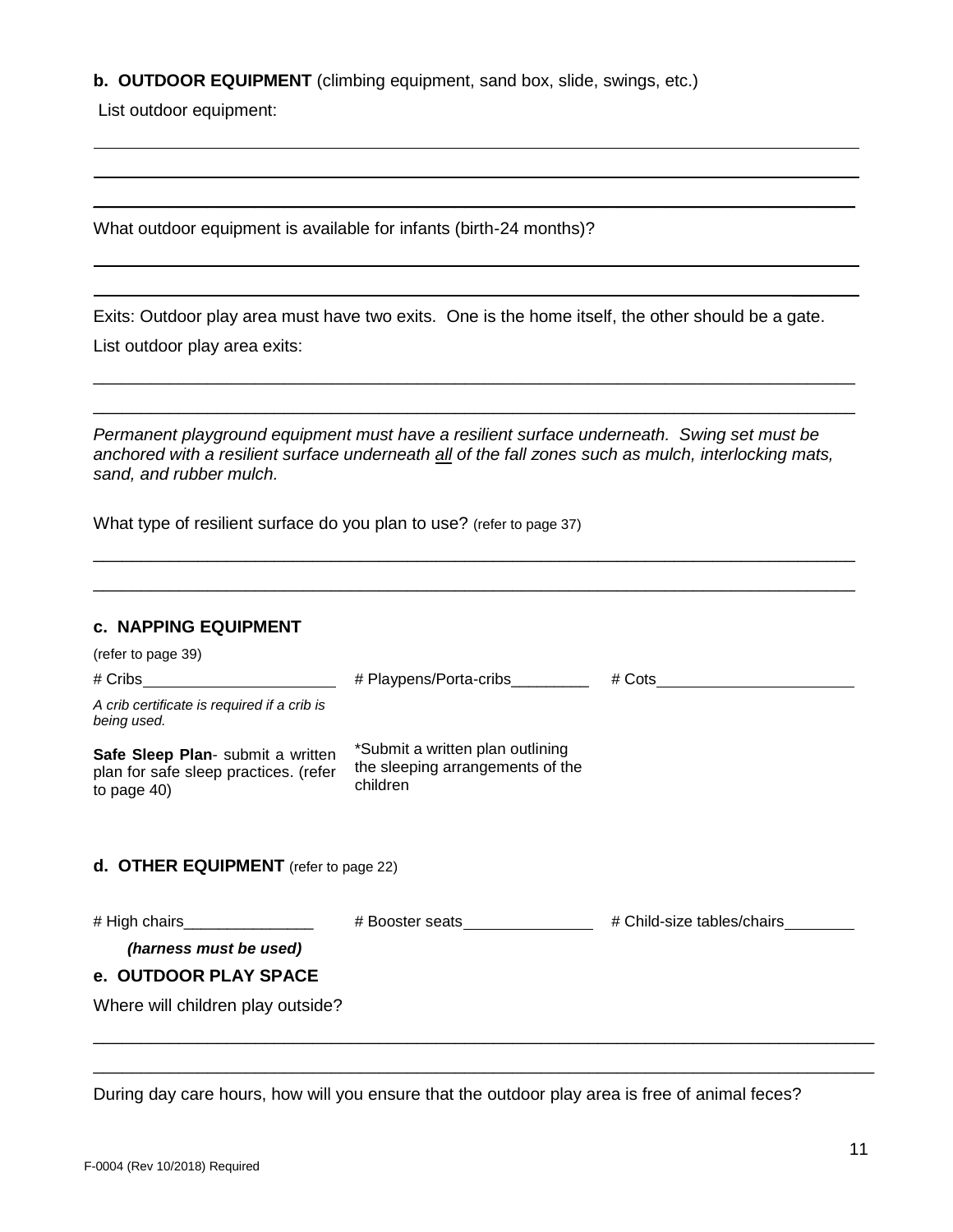Do you have a separate area for your pet(s) to use? Where? \_\_\_\_\_\_\_\_\_\_\_\_\_\_\_\_\_\_\_\_\_\_

# 35. **MENU PLAN/NUTRITIONAL PRACTICES** (refer to page 44-45)

Write sample menus for children in care for a one-week period. Refer to the examples in your 30-clock hour course or visit the U.S. Department of Agriculture website and review the food pyramid for additional information at: https://www.cnpp.usda.gov/food-guide-pyramid-young-children-graphic-resources.

\_\_\_\_\_\_\_\_\_\_\_\_\_\_\_\_\_\_\_\_\_\_\_\_\_\_\_\_\_\_\_\_\_\_\_\_\_\_\_\_\_\_\_\_\_\_\_\_\_\_\_\_\_\_\_\_\_\_\_\_\_\_\_\_\_\_\_\_\_\_\_\_\_\_\_\_\_\_\_\_\_\_ \_\_\_\_\_\_\_\_\_\_\_\_\_\_\_\_\_\_\_\_\_\_\_\_\_\_\_\_\_\_\_\_\_\_\_\_\_\_\_\_\_\_\_\_\_\_\_\_\_\_\_\_\_\_\_\_\_\_\_\_\_\_\_\_\_\_\_\_\_\_\_\_\_\_\_\_\_\_\_\_\_\_

|                                                                                         | <b>MONDAY</b> | <b>TUESDAY</b> | <b>WEDNESDAY</b> | <b>THURSDAY</b> | <b>FRIDAY</b> |
|-----------------------------------------------------------------------------------------|---------------|----------------|------------------|-----------------|---------------|
| $\sf B$<br>${\sf R}$<br>E<br>$\mathsf A$<br>Κ<br>$\mathsf F$<br>A<br>$_{\rm T}^{\rm S}$ |               |                |                  |                 |               |
| L<br>$\sf U$<br>${\sf N}$<br>${\bf C}$<br>$\boldsymbol{\mathsf{H}}$                     |               |                |                  |                 |               |
| $\mbox{\bf s}$<br>${\sf N}$<br>A<br>$\mathsf C$<br>$\sf K$                              |               |                |                  |                 |               |

#### 36. **Food Preparation & Storage:** (refer to page 46-47)

Do you own an alcohol thermometer? The law requires that an alcohol thermometer be placed in the refrigerator and freezer.

\_\_\_\_\_\_\_\_\_\_\_\_\_\_\_\_\_\_\_\_\_\_\_\_\_\_\_\_\_\_\_\_\_\_\_\_\_\_\_\_\_\_\_\_\_\_\_\_\_\_\_\_\_\_\_\_\_\_\_\_\_\_\_\_\_\_\_\_\_\_\_\_\_\_\_\_

\_\_\_\_\_\_\_\_\_\_\_\_\_\_\_\_\_\_\_\_\_\_\_\_\_\_\_\_\_\_\_\_\_\_\_\_\_\_\_\_\_\_\_\_\_\_\_\_\_\_\_\_\_\_\_\_\_\_\_\_\_\_\_\_\_\_\_\_\_\_\_\_\_\_\_\_

\_\_\_\_\_\_\_\_\_\_\_\_\_\_\_\_\_\_\_\_\_\_\_\_\_\_\_\_\_\_\_\_\_\_\_\_\_\_\_\_\_\_\_\_\_\_\_\_\_\_\_\_\_\_\_\_\_\_\_\_\_\_\_\_\_\_\_\_\_\_\_\_\_\_\_\_ \_\_\_\_\_\_\_\_\_\_\_\_\_\_\_\_\_\_\_\_\_\_\_\_\_\_\_\_\_\_\_\_\_\_\_\_\_\_\_\_\_\_\_\_\_\_\_\_\_\_\_\_\_\_\_\_\_\_\_\_\_\_\_\_\_\_\_\_\_\_\_\_\_\_\_\_

How will you handle opened packages of dried goods?

How will you handle the storage of perishables?